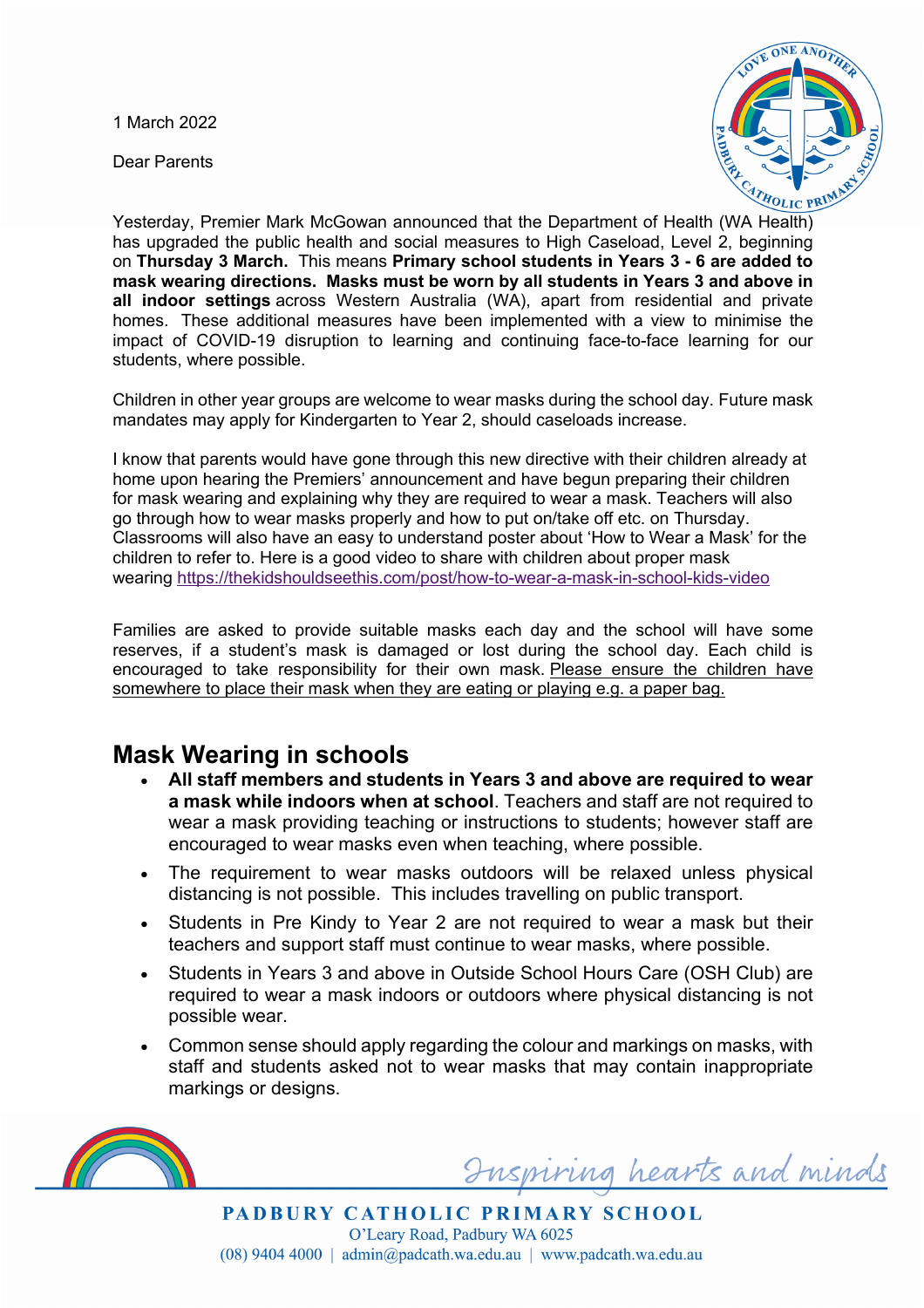- ONE ANO?
- Students may be exempt from wearing a mask at school under the following circumstances:
	- $\circ$  the student has a medical certificate issued by a registered
		- medical practitioner confirming a physical, developmental or mental  $\overline{u}_{\text{LIC-RV}}$ illness, condition or disability which makes wearing a face covering inappropriate;
	- o when communicating with another person who is deaf or hard of hearing, where visibility of the mouth is essential for communication;
	- o when engaged in strenuous or vigorous exercise;
	- o when consuming food, drink or medicine, provided that they are seated at the time.
	- o **Should your child have a medical certificate issued by a registered medical practitioner** confirming a physical, developmental or mental illness, condition or disability which makes wearing a face covering inappropriate, **please provide a copy of this to me prior to this Thursday 3 March 2022 at admin@padcath.wa.edu.au**
- For primary aged children wearing masks while in class, teachers may create flexibility within their teaching program to allow children to spread out and have a brief break outside, so that masks can be removed.
- The exemptions and exceptions outlined by the Department of Health (WA Health) continue to apply - COVID-19 Coronavirus: Current measures frequently asked questions (www.wa.gov.au)

According to Tim Spector, a professor of genetic epidemiology from King's College in London, where there have been millions of cases of the Omicron variant of COVID-19; "symptoms are much more like a regular cold, particularly in children and those who have been vaccinated and fewer general systemic symptoms, such as nausea, muscle pains, diarrhoea and skin rashes." There are now a number of resources providing child specific information for families, including this video COVID-19 in children - YouTube from Perth Children's Hospital and on the WA Health website, HealthyWA here- COVID-19 positive children (healthywa.wa.gov.au)

## **Quarantining at home**

Close contacts are required to isolate in separate living spaces from their families (e.g. their bedroom). Where a close contact is unable to effectively isolate from siblings or parents, those sharing the living space with the close contact are also required to quarantine.

If your child needs to quarantine and requires your care during this period, you will need to quarantine with them. Families should choose which caregiver is to quarantine with your child for the entire quarantine period. If brothers and sisters cannot adequately separate from the close contact, they should also quarantine with you. Some older children may be able to quarantine independently in a separate area of the house, if they do not require hands-on care. The family needs to ensure they take extra precautions and have no interaction with the close contact.

If your child tests positive for COVID-19, other family members quarantining with them will be at risk of developing COVID-19 and will be required to complete an additional quarantine period, as directed by WA Health. Siblings of close contacts can still attend school if the close contact is able to isolate away from the rest of the household.<br>Insuring hearts and minds

PADBURY CATHOLIC PRIMARY SCHOOL O'Leary Road, Padbury WA 6025  $(08)$  9404 4000 | admin@padcath.wa.edu.au | www.padcath.wa.edu.au